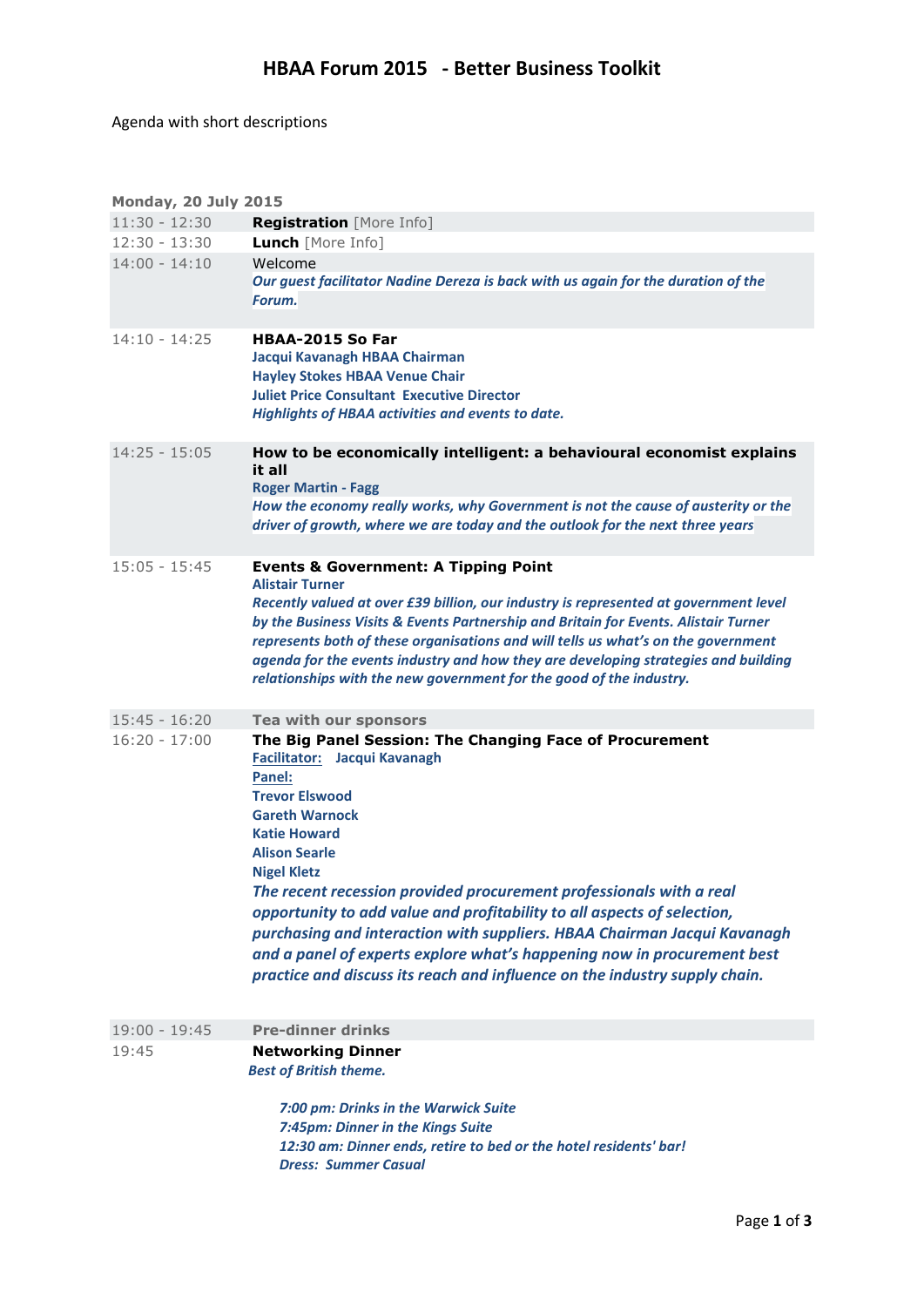| <b>Tuesday, 21 July 2015</b> |  |  |
|------------------------------|--|--|
|                              |  |  |

| $09:30 - 09:40$ | <b>Forum Opens</b>                                                                                                                                                                                                 |
|-----------------|--------------------------------------------------------------------------------------------------------------------------------------------------------------------------------------------------------------------|
| $09:40 - 10:30$ | Meetology®: The Fascinating Science behind Human<br>Jonathan Bradshaw                                                                                                                                              |
|                 | The ability to connect with others it at the heart of business success and the science<br>behind it is fascinating. Join Jonathan Bradshaw as he explores his rich archive of                                      |
|                 | behavioural research and presents insight, as well as practical tips, tools and<br>techniques, on how to improve business performance by communicating more<br>effectively with clients, customers and colleagues. |
| $10:35 - 11:20$ | <b>Crisis Media Management Workshop for Venues</b>                                                                                                                                                                 |
|                 | <b>PS Programmes</b>                                                                                                                                                                                               |
|                 | Crisis is inevitable in the venue and hotel industry. From fire to food poisoning, we all                                                                                                                          |
|                 | take measures to keep staff and guests safe. But how safe is your reputation?<br>In today's 24-7 world of broadcast and social media, it is essential to have a fast and                                           |
|                 | effective response when a crisis hits. Without a strategy, the reputation of your                                                                                                                                  |
|                 | company - and your position within it - could be damaged forever.                                                                                                                                                  |
|                 | Business continuity plans often overlook the importance of up-to-date crisis media                                                                                                                                 |
|                 | training, and in this workshop, we will explore the impact that you can have on a<br>crisis when you get it right, and the common mistakes to avoid.                                                               |
|                 |                                                                                                                                                                                                                    |
| $10:35 - 11:20$ | <b>Agent Workshop (i)</b><br>Dynamic Corporate Pricing - How does it work & Why?                                                                                                                                   |
|                 | <b>Lisa Scholes</b>                                                                                                                                                                                                |
|                 | Do you understand Dynamic Corporate Pricing? Are you aware of all the benefits<br>associated with moving to a dynamically priced programme? During this session we                                                 |
|                 | will take a deeper dive into the mechanics of how the model works with Hilton                                                                                                                                      |
|                 | Worldwide, including how the percentage discounts are calculated and a case study<br>of a customer who has recently moved to a dynamic pricing model. The session is                                               |
|                 | suitable for those agents who manage / procure hotel programme's for transient                                                                                                                                     |
|                 | business travel.                                                                                                                                                                                                   |
| $10:35 - 11:20$ | <b>Agent Workshop (ii)</b><br><b>Staying Ahead</b><br><b>Graham Dodd and Liz Devaney</b>                                                                                                                           |
|                 | An insight into some of the hotel development and digital initiatives Hilton                                                                                                                                       |
|                 | Worldwide is undertaking to stand out from the crowd, plus an industry update on                                                                                                                                   |
|                 | the long stay sector.                                                                                                                                                                                              |
| $11:20 - 11:45$ | <b>Coffee with our Sponsors</b>                                                                                                                                                                                    |
| $11:45 - 12:30$ | <b>Better Business Bootcamp Workshop</b><br><b>HT Training</b>                                                                                                                                                     |
|                 | Learn of a useful four part model that can be applied to any business challenge.                                                                                                                                   |
|                 | Whether you are looking to increase revenue/profitability, reduce costs or retain and<br>develop talent this session is for you. This workshop is suitable for business owners,                                    |
|                 | managers and anyone managing a team.                                                                                                                                                                               |
| $11:45 - 12:30$ | <b>Socialising your Media Workshop</b>                                                                                                                                                                             |
|                 | <b>Andrew White</b><br>Understanding which social media platform is best for you and your business and                                                                                                             |
|                 | utilising it to its full potential can significantly improve audience engagement, sales                                                                                                                            |
|                 | success rates and business development. Andrew White, MD of Triggerfish                                                                                                                                            |
|                 | Communications presents an interactive session that will make you think differently<br>about how to maximise social media to capitalise on your business events. Featuring                                         |
|                 | sessions for Twitter and LinkedIn (premium) users.                                                                                                                                                                 |
| $11:45 - 12:30$ | Technology Workshop: blurring the lines between buyers, agents,                                                                                                                                                    |
|                 |                                                                                                                                                                                                                    |